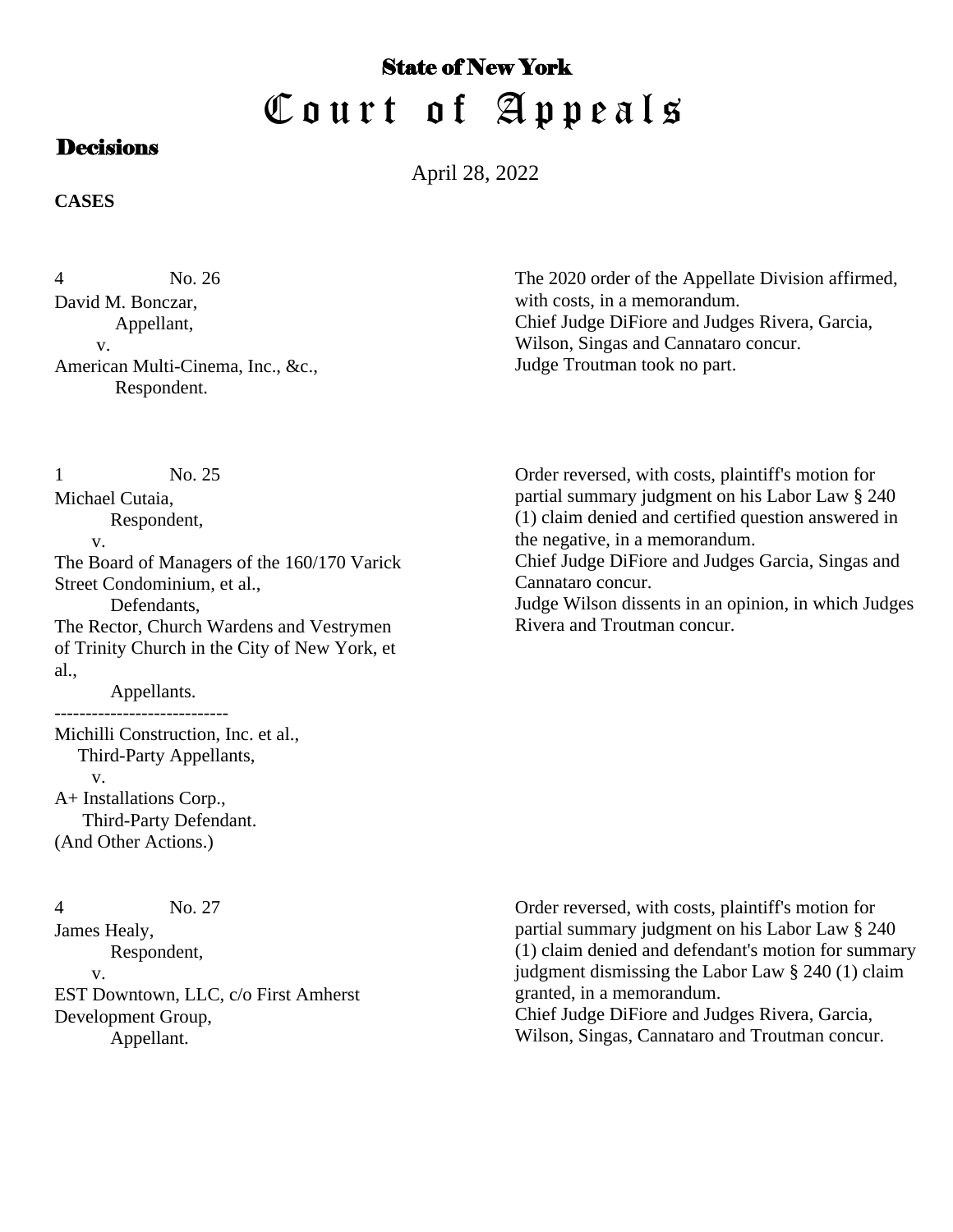## **MOTIONS**

Mo. No. 2022-95 A.A., &c., Appellant, v. New York City Health and Hospitals Corporation (Jacobi Hospital Center), Respondent. 1

Mo. No. 2022-96 Edward A. Amley, Jr., Appellant, v. Xixi Yin Amley, &c., Respondent. 1

Mo. No. 2022-102 Anonymous, Respondent, v. Anonymous, Appellant. 1

Mo. No. 2022-101 The People &c., Respondent, v. Darrell Bolden, Appellant. 1 Mo. No. 2022-101 Motion for leave to appeal denied.

Mo. No. 2022-133 Robert Budwilowitz, Appellant, v. Marc Nichols Associates et al., Respondents. 1

Motion for leave to appeal denied with one hundred dollars costs and necessary reproduction disbursements.

Motion for leave to appeal dismissed upon the ground that the order sought to be appealed from does not finally determine the action within the meaning of the Constitution.

Motion for leave to appeal dismissed upon the ground that the order sought to be appealed from does not finally determine the action within the meaning of the Constitution.

Motion for reargument denied. Judge Troutman took no part.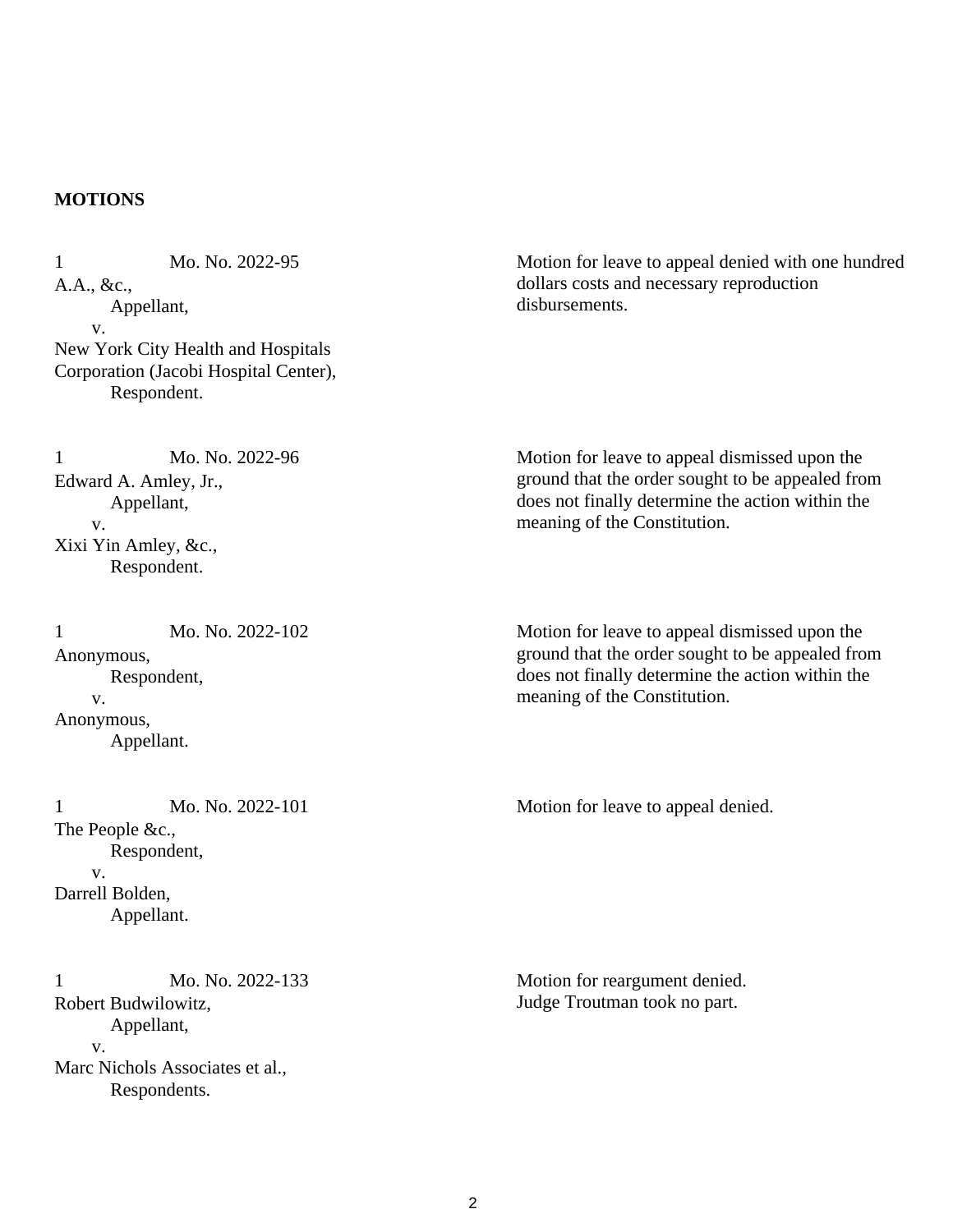Mo. No. 2022-59 In the Matter of Michelle Carter, Appellant, v. New York City Employees' Retirement System, et al., Respondents. 1 Mo. No. 2022-59 Motion for leave to appeal denied.

Mo. No. 2022-127 In the Matter of Alexandra Perez Cid, &c., Respondent, v. Patrick DiSanto, Appellant. 3

Mo. No. 2022-209 In the Matter of Rashod Coston, Appellant, v. James P. Thompson, &c., Respondent. 3

Mo. No. 2022-78 Philomena Curley, Respondent, v. Charles M. Curley, Appellant.

Mo. No. 2022-139 Patricia Turso Drasche, Appellant, v. Edelman & Edelman, P.C., et al., Respondents. 1

Motion for reargument of motion for leave to appeal denied. Judge Troutman took no part.

Motion to vacate this Court's February 2, 2022 dismissal order denied.

3 Mo. No. 2022-78 Motion for leave to appeal denied.

Motion for leave to appeal denied with one hundred dollars costs and necessary reproduction disbursements.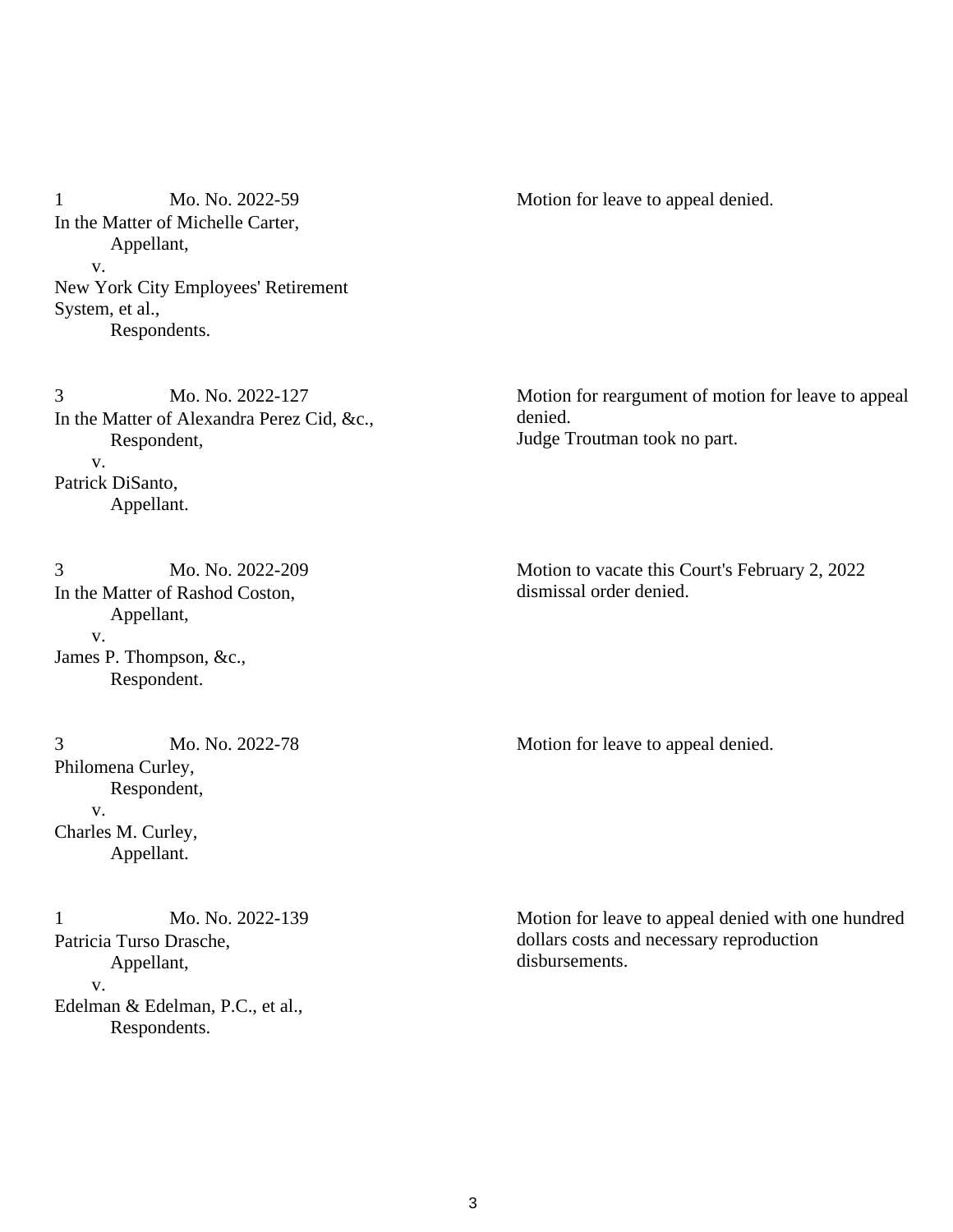Mo. No. 2022-99 Mary E. Durkin, &c., Appellant, v. John Petrie, Respondent. 4

Mo. No. 2022-47 Felix Glaubach, &c., Appellant, v. Graubard Miller, et al., Respondents.

Mo. No. 2022-90 The People &c., Respondent, v. Arcadio Gonzalez, Appellant. 1

Mo. No. 2022-89 The People &c., Respondent, v. Gary Green, Appellant.

Mo. No. 2022-94 The People &c., Respondent, v. Joseph Grunwald, Appellant. 2

Motion for leave to appeal denied with one hundred dollars costs and necessary reproduction disbursements. Judge Troutman took no part.

1 Mo. No. 2022-47 Motion for leave to appeal denied.

Motion for leave to appeal denied. Motion for poor person relief dismissed as academic.

3 Mo. No. 2022-89 Motion for leave to appeal denied.

Motion for leave to appeal denied. Motion for poor person relief dismissed as academic.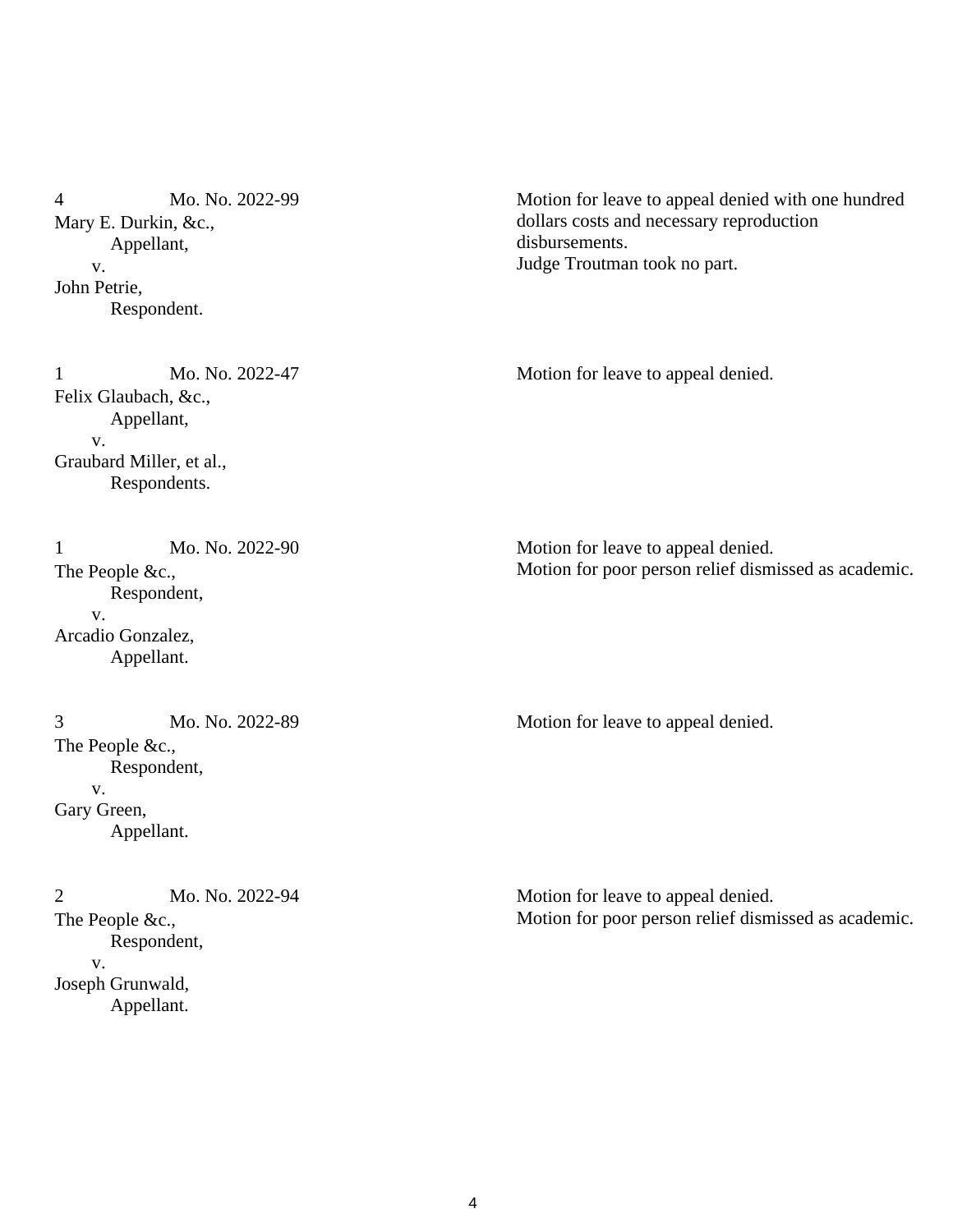Mo. No. 2022-62 In the Matter of Dellon Hall, Appellant, v. Dermot Shea, &c., et al., Respondents. 1

Motion for leave to appeal denied with one hundred dollars costs and necessary reproduction disbursements.

Mo. No. 2022-100 Eglee Canizalez Karam, Appellant, v. Oswaldo Karam, Respondent. 1

Mo. No. 2022-51 Gregory D. Kilpatrick, Appellant, v. Sahar Kamkar, &c., Respondent. 1

Mo. No. 2022-52 Gregory D. Kilpatrick, Appellant, v. Jennifer L. Henkin, &c., Respondent. 1

Mo. No. 2022-53 Gregory D. Kilpatrick, Appellant, v. Fabio Volterra, &c., Respondent. 1

Motion for leave to appeal denied with one hundred dollars costs and necessary reproduction disbursements.

Motion for leave to appeal dismissed upon the ground that the order sought to be appealed from does not finally determine the action within the meaning of the Constitution. Motion for poor person relief dismissed as academic.

Motion for leave to appeal dismissed upon the ground that the order sought to be appealed from does not finally determine the action within the meaning of the Constitution. Motion for poor person relief dismissed as academic.

Motion for leave to appeal dismissed upon the ground that the order sought to be appealed from does not finally determine the action within the meaning of the Constitution. Motion for poor person relief dismissed as academic.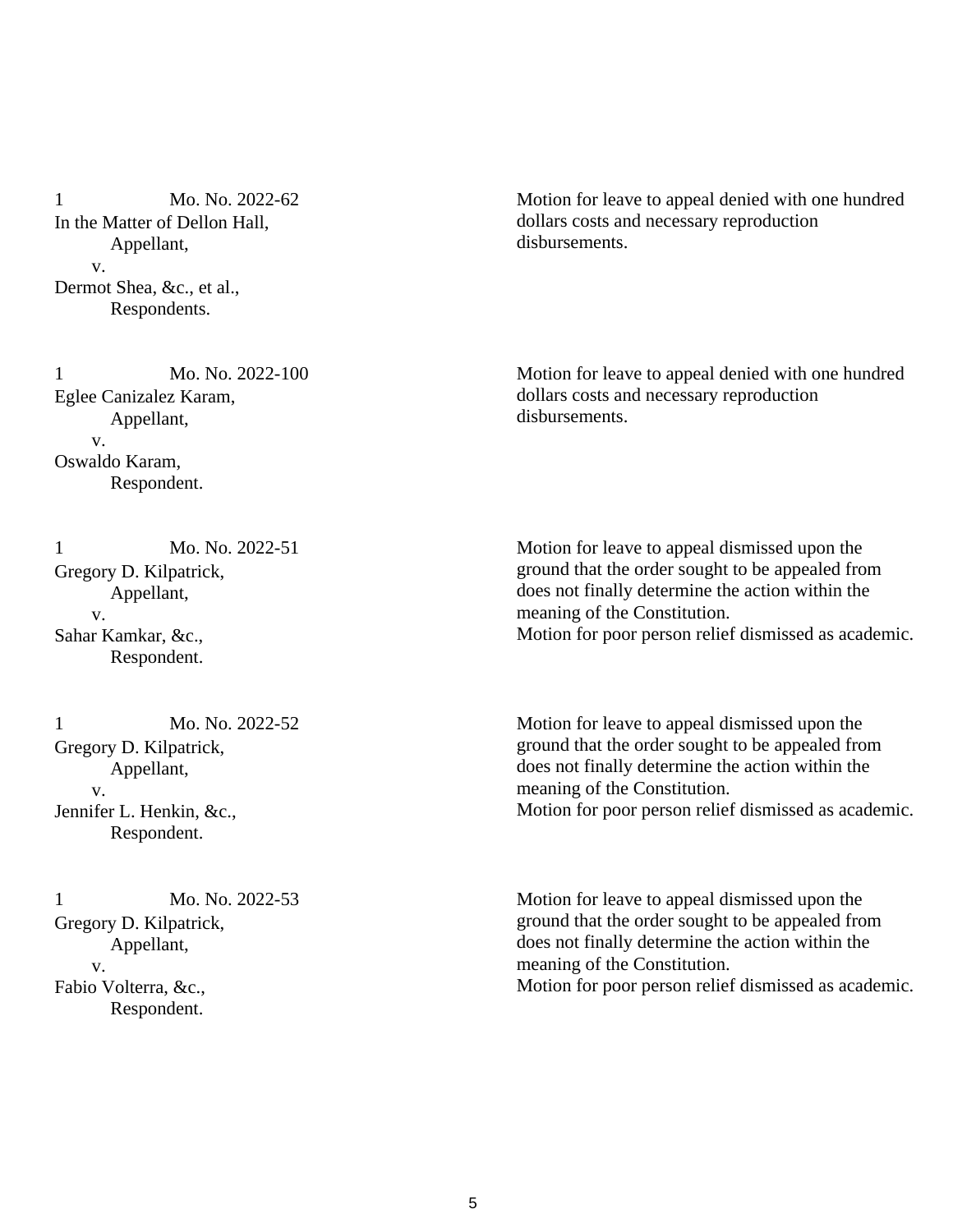Mo. No. 2022-54 Gregory D. Kilpatrick, Appellant, v. Leslie M. Arp, &c. et al., Respondents. 1

Mo. No. 2022-208 Ersin Konkur, Appellant, v. Utica Academy of Science Charter School, Defendant, Turkish Cultural Center and High Way Education, Inc., Respondent. 4

Mo. No. 2022-65 Virginia Kovel, Appellant, v. Glenwood Management Corp., et al., Respondents, et al., Defendant.

Mo. No. 2022-71 The People &c., Respondent, v. Angel Lopez, Appellant. 1 Mo. No. 2022-71 Motion for leave to appeal denied.

Motion for leave to appeal dismissed upon the ground that the order sought to be appealed from does not finally determine the action within the meaning of the Constitution. Motion for poor person relief dismissed as academic.

Motion for reargument denied with one hundred dollars costs and necessary reproduction disbursements. Judge Troutman took no part.

1 Mo. No. 2022-65 Motion for leave to appeal denied.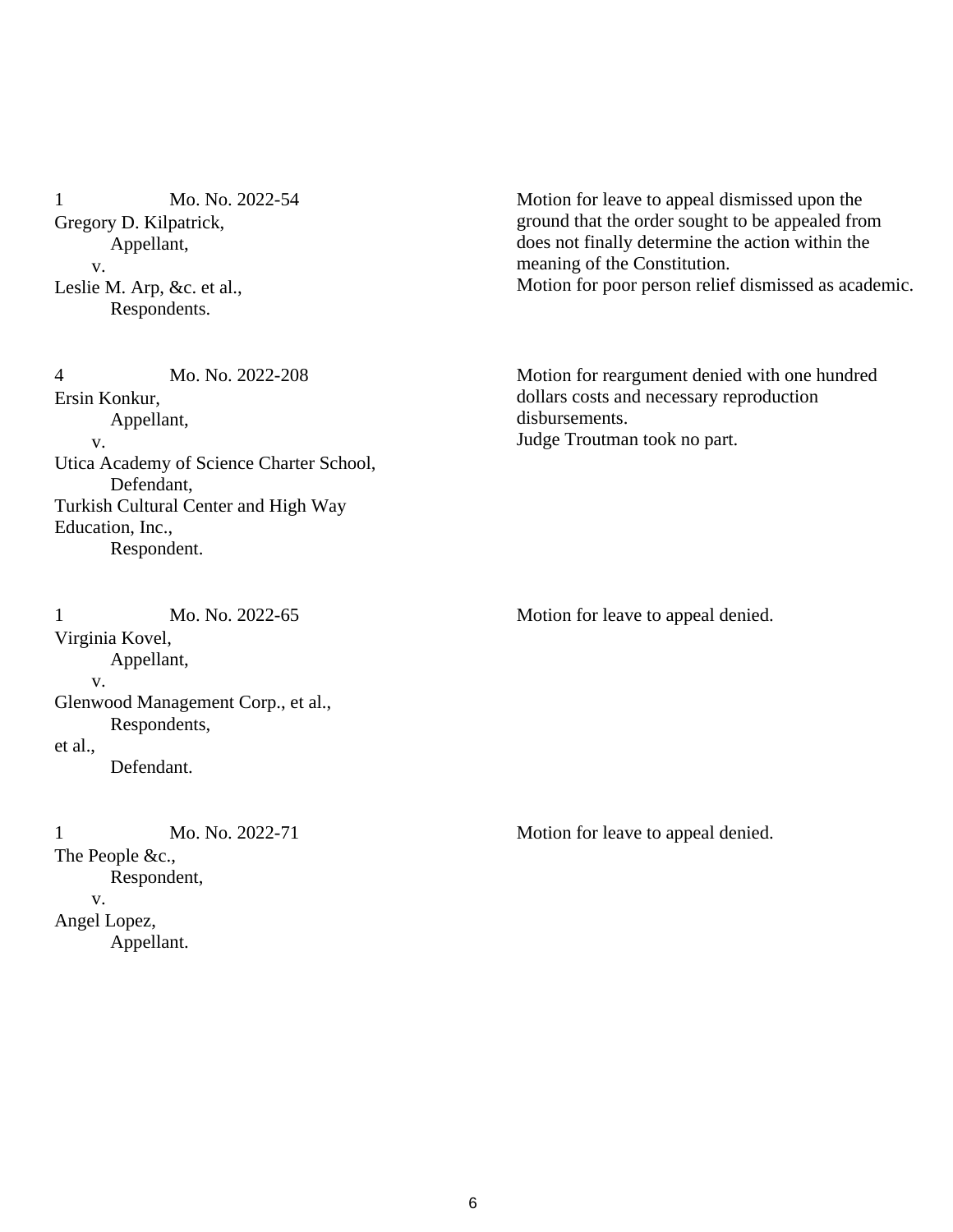Mo. No. 2022-243 Nella Manko, Appellant, v. David A. Gabay, &c., et al., Respondents, et al., Defendants. (App. Div. No. 2016-13181) ------------------------- Nella Manko, Appellant, v. David A. Gabay, &c., et al., Respondents. (App. Div. No. 2017-07541) 2

Mo. No. 2022-244 Nella Manko, Appellant, v. Lenox Hill Anesthesiology, PLLC, et al., Respondents.  $\mathcal{D}_{\mathcal{L}}$ 

Mo. No. 2022-245 Nella Manko, Appellant, v. Shorefront Apartments, LLC, et al., Respondents. 2

Mo. No. 2022-126 Sean Moreland, &c., Appellant, v. State of New York, Respondent. 3 Mo. No. 2022-126 Motion for leave to appeal denied.

Motion for reargument of so much of this Court's February 15, 2022 order as decided a motion for leave to appeal denied. Motion for poor person relief dismissed as academic. Chief Judge DiFiore and Judge Troutman took no part.

Motion for reargument of so much of this Court's February 15, 2022 order as decided a motion for leave to appeal denied. Motion for poor person relief dismissed as academic. Chief Judge DiFiore and Judge Troutman took no part.

Motion for reargument of motion for leave to appeal denied.

Motion for poor person relief dismissed as academic. Chief Judge DiFiore and Judge Troutman took no part.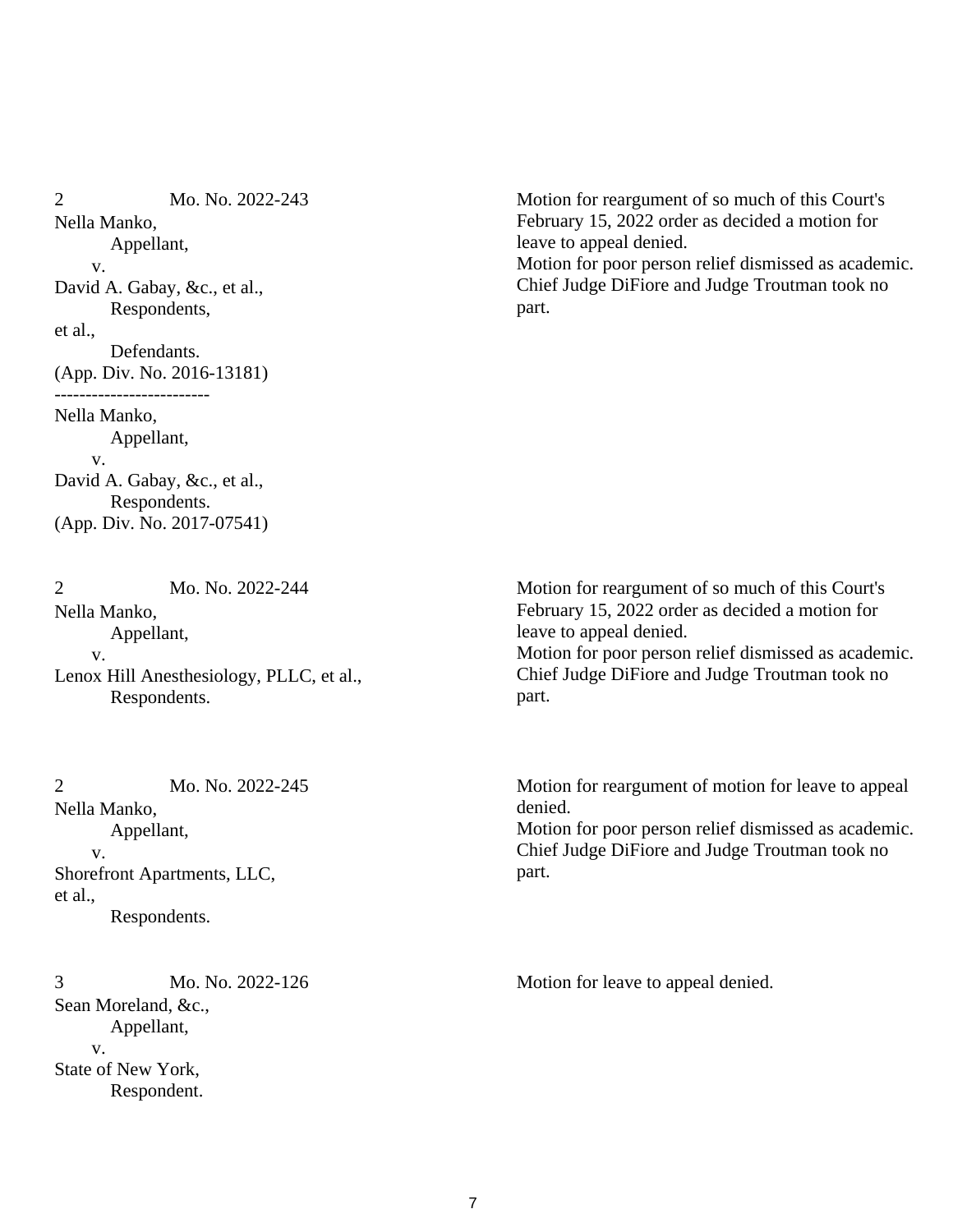Mo. No. 2022-92 Alexander Moskovits, Appellant, v. Bank of America Merrill Lynch et al., Respondents, et al., Defendants. 1

Motion, insofar as it seeks leave to appeal from that portion of the Appellate Division order that affirmed, insofar as appealed from, the November 2020 Supreme Court order, denied; motion for leave to appeal otherwise dismissed upon the ground that the remaining portion of the Appellate Division order does not finally determine the action within the meaning of the Constitution.

Mo. No. 2022-168 In the Matter of Mount Builders, LLC, Appellant, v. Margery Perlmutter, &c., et al., Respondents. 1 Mo. No. 2022-168 Motion for leave to appeal denied.

Mo. No. 2022-77 Usman Oyibo, Appellant, v. Huntington Hospital Medical Center, et al., Respondents. 2

Mo. No. 2022-79 In the Matter of James R. Pine Sr., Appellant, v. Anthony J. Annucci, &c., Respondent.

Motion for leave to appeal dismissed upon the ground that the order sought to be appealed from does not finally determine the action within the meaning of the Constitution. Motion for poor person relief dismissed as academic.

3 Mo. No. 2022-79 Motion for leave to appeal denied.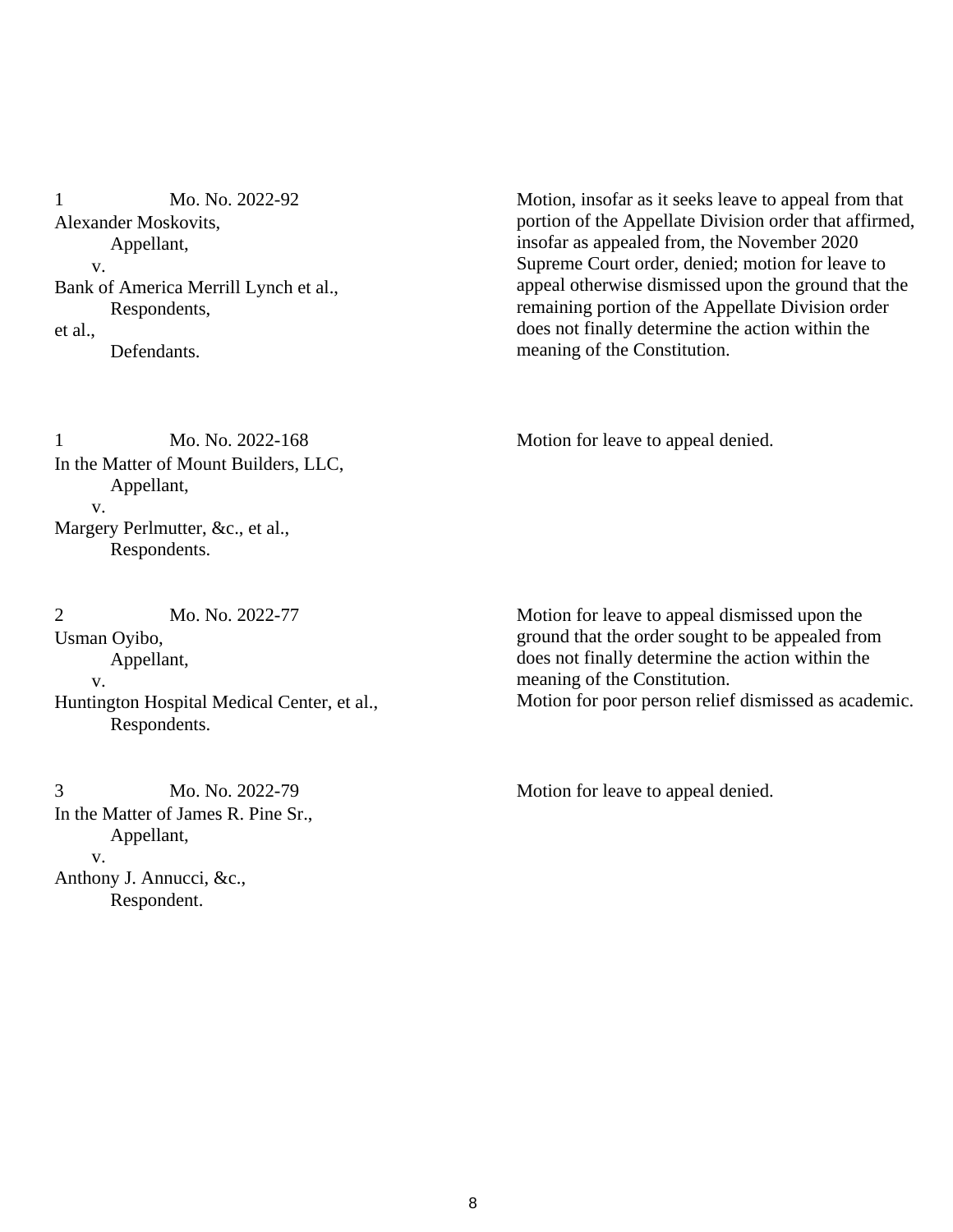Mo. No. 2022-84 Victoria Pistone, et al., Respondents, v. American Biltrite, Inc., &c., Appellant, Mannington Mills, Inc., Appellant, et al., Defendants. 1

Motions for leave to appeal dismissed upon the ground that the order sought to be appealed from does not finally determine the action within the meaning of the Constitution.

Mo. No. 2022-83 In the Matter of Daniel R. Pruchnicki, Jr., Appellant, v. Jennifer Taylor, Respondent. 4

Mo. No. 2022-50 S&T Bank, Respondent, v. Top Capital of New York Brockport, LLC, &c., et al., Defendants, Swan Tile and Marble, Inc., et al., Appellants. 4

Mo. No. 2022-66 S&T Bank, Respondent, v. Top Capital of New York Brockport, LLC, &c., et al., Defendants, Swan Tile and Marble, Inc., et al., Appellants. 4

Motion for leave to appeal dismissed upon the ground that the order sought to be appealed from does not finally determine the proceeding within the meaning of the Constitution.

Motion for leave to appeal denied with one hundred dollars costs and necessary reproduction disbursements. Judge Troutman took no part.

Motion by Associated General Contractors of New York State, LLC for leave to appear amicus curiae on the motion for leave to appeal herein granted and the brief is accepted as filed. Judge Troutman took no part.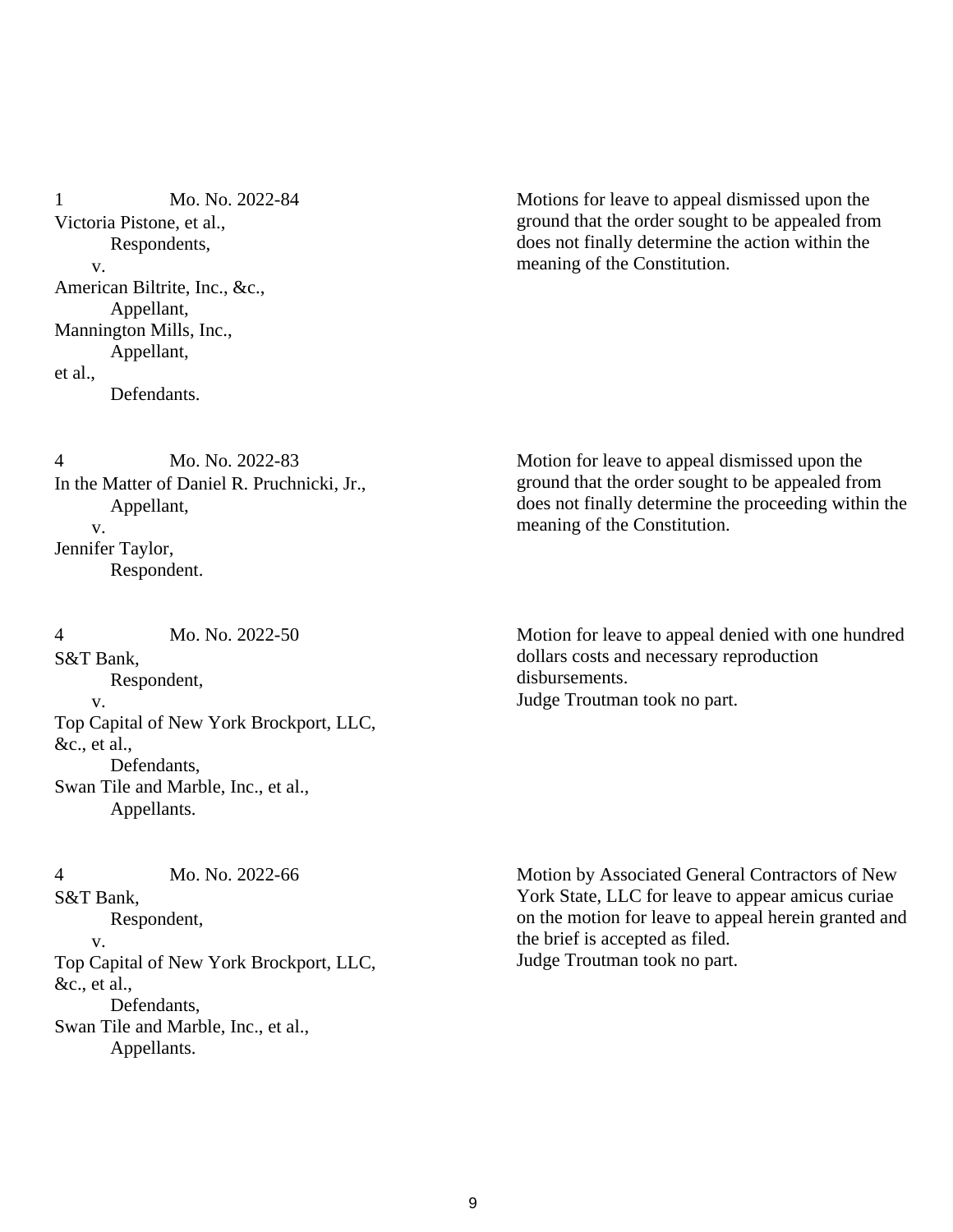Mo. No. 2022-85 S&T Bank, Respondent, v. Top Capital of New York Brockport, LLC, &c., et al., Defendants, Swan Tile and Marble, Inc., et al., Appellants. 4

Motion by Northeastern Subcontractors Association, Inc. for leave to appear amicus curiae on the motion for leave to appeal herein granted and the brief is accepted as filed. Judge Troutman took no part.

Mo. No. 2022-112 S&T Bank, Respondent, v. Top Capital of New York Brockport, LLC, &c., et al., Defendants, Swan Tile and Marble, Inc., et al., Appellants. 4

Mo. No. 2022-134 The People &c., Respondent, v. Joseph Saldana, Appellant.

Mo. No. 2022-147 The People &c., Respondent, v. Alexander Sanchez-Jimenez, Appellant.  $\mathcal{L}$ 

Mo. No. 2022-43 In the Matter of Montgomery Blair Sibley, Appellant, v. Chauncey Joseph Watches, Respondent. 4

Motion by Empire State Chapter of the Associated Builders and Contractors, Inc. for leave to appear amicus curiae on the motion for leave to appeal herein granted and the brief is accepted as filed. Judge Troutman took no part.

1 Mo. No. 2022-134 Motion for leave to appeal denied.

Motion for leave to appeal denied. Motion for poor person relief dismissed as academic.

Motion for reargument &c. denied. Judge Troutman took no part.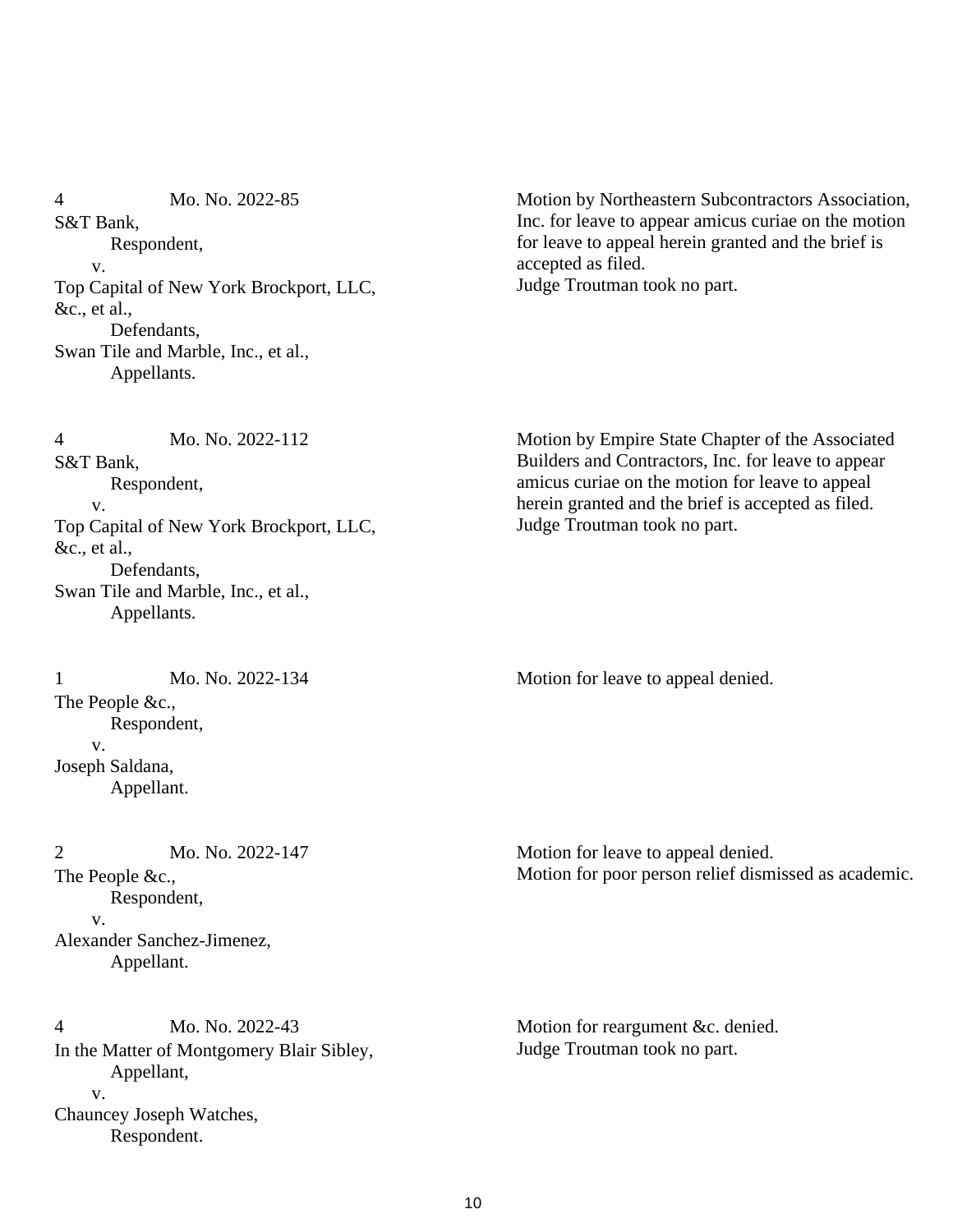Mo. No. 2022-104 The People &c., Respondent, v. Clifton Solomon, Appellant. 1

Motion for leave to appeal denied. Motion for poor person relief dismissed as academic.

1 Mo. No. 2021-994 Motion for leave to appeal granted.

Mo. No. 2021-994 Tax Equity Now NY LLC, Appellant, v. City of New York et al., Respondents, State of New York et al., Respondents.

Mo. No. 2021-995 Tax Equity Now NY LLC, Appellant, v. City of New York et al., Respondents, State of New York et al., Respondents. 1

Mo. No. 2022-76 Tyrone Wallace, Appellant, v. Tri-State Assembly, LLC et al., Defendants, Amazon.com LLC et al., Respondents. 1

Motion by Citizens Budget Commission for leave to appear amicus curiae on the motion for leave to appeal herein granted and the brief is accepted as filed.

Motion for leave to appeal denied with one hundred dollars costs and necessary reproduction disbursements.